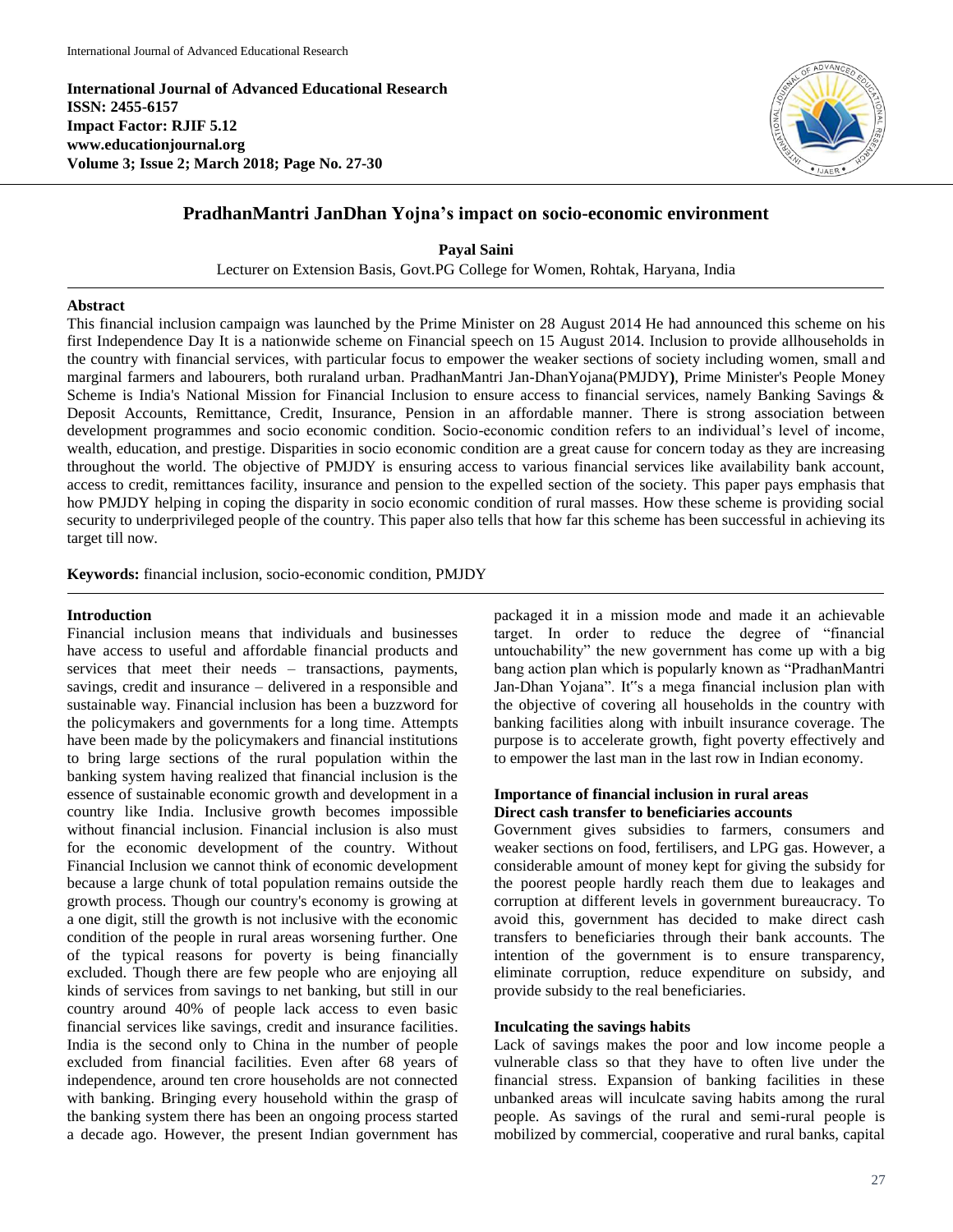formation in the country is bound to increase. In this way, financial inclusion creates a platform for cultivating the habit to save and also to channelizing the savings.

#### **Providing banking credit**

In the absence of banking facilities in rural areas, farmers, rural people are vulnerably dependent on informal sources of credit like friends, relatives and moneylenders. Poverty and indebtedness sometimes lead to farmers' suicides especially in rain fed areas. Formal banking system provides adequate, transparent and low cost credit to farmers and rural people. Thus, supply of bank credit not only relieve the farmers from the clutches of money lenders, but also boost the output, income and prosperity of all the people living in rural areas. Micro finance is the recent example to provide easy, adequate and afford able credit to the vulnerable sections of the society.

#### **Action plan for implementing PMJDY**

There are two phases of this scheme in which the objective of financial inclusion of the poor people is to be achieved.

#### **Phase-I of PMJDY Phase-II of PMJDY Phase-I of PMJDY**

The first phase of this scheme starts from August 15, 2014 to August 14, 2015 which envisages the following:

- 1. All households across the country have access to banking facilities with at least one Basic Bank Accounts with a bank branch or a fixed point Business Correspondent (BC).
- 2. All households have RuPay Debit Card with Rs. 1 lakh inbuilt accident insurance cover.
- 3. If bank account is operated satisfactorily for 6 months, Rs. 5000 overdraft facility will be granted to only Adhaar enabled accounts.
- 4. Direct Benefit Transfer facility of various government schemes will be provided through bank accounts to the beneficiaries.
- 5. The existing Kisan Credit Card is proposed to be issued as RuPayKisan Card to the farmers.
- 6. Financial literacy programme under the scheme will be implemented up to village level.

#### **Phase-II of PMJDY**

The period of Phase II is August 15, 2015 to August 14, 2018 which focuses on the following:

- 1. Micro insurance will be provided to the people.
- 2. Swavlamban-an unorganised sector pension scheme is to be proposed through the Business Correspondents.
- 3. Households in hilly, tribal and difficult areas will be covered in this phase.
- 4. This phase would also cover the remaining adults and students in households.

**Deposit mobilised under PradhanMantri JanDhan Yojana** Banks have mobilised deposits worth close to Rs 21,000 crore from the accounts opened under the PradhanMantri JanDhan Yojana. Zero balance accounts in PMJDY have declined to 46.93 per cent to July 2015, from 76 per cent from September 2014, Finance Ministry said in a statement. Besides, Rupay

debit card has been issued to 15.26 crore beneficiaries who will also get a benefit of personal accidental insurance of Rs 1 lakh under the Yojana. "A deposit of Rs 20,769.33 crore has been mobilised in the accounts opened under PMJDY, "Prime Minister had launched this ambitious scheme of financial inclusion on August 28, 2014.

"One of the major feedback was that a large majority of accounts in PMJDY are zero balance accounts and a burden to the banks. Banks have launched special drive to bring down such accounts. Several steps have been taken for reduction of zero balance accounts," Ministry of Petroleum & Ministry of Rural Development also join the conferencing to sort out the issues with Banks regarding Direct Benefit Transfer ( DBT) schemes implemented by them. Besides, on a weekly basis the banks and the PMJDY Mission team monitored and followedup with branche.

#### **Account holders avail overdraft under PMJDY**

Nearly 1.65 lakh account holders out of the total 18 crore accounts opened under the government ambitious scheme PradhanMantri JanDhan Yojana (PMJDY) have availed overdraft facility. "One of the basic objectives of financial inclusion is the delivery of financial services at an affordable cost to the vast sections of the disadvantaged and low income groups," the ministry said, adding that to facilitate cash-out facility, there are nearly 1.26 lakh bank branches of which 38% is in rural areas. "The network of bank branches, ATMs, Bank Mitras (Business Correspondents) and enhancement of limit of cash withdrawal at PoS will help the customers."

In a statement the ministry noted that focus of PMJDY has moved from account opening to the provision of cash-out facilities at an approachable distance to reap the real benefits of the scheme.

## **India's aim to utilise PMJDY account**

India aims to utilise bank accounts created under PradhanMantri Jan-Dhan Yojana to extend insurance, pension and credit facilities to those excluded from these benefits, as the country joined a UN initiative to enable nations transition to electronic payments. Taking a step closer to becoming a cashless economy, India has joined the 'Better than Cash Alliance', a United Nations Capital Development Fund (UNCDF) initiative. The announcement comes on the first anniversary of Prime Minister Narendra Modi's flagship financial inclusion programme PradhanMantri Jan-Dhan Yojana (PMJDY).The new partnership with the Better than Cash Alliance, made up of governments, companies, and international organizations, is an extension of Indian Government's commitment to reduce cash in its economy.

"The scale of ambition of PradhanMantri Jan-DhanYojana has been much higher than for any other financial inclusion initiative in the past. The project has been instrumental in bringing almost all families of the country into the formal financial system and enabling citizens at grassroots level to perform financial transactions and keep their hard-earned money safe,". The statement "As a next step, the aim is to utilise these accounts for extending insurance, pension, and credit facilities to those who are currently excluded from these benefits," he said, adding that India has been recognised by the Guinness World Records for opening over 1.8 crore bank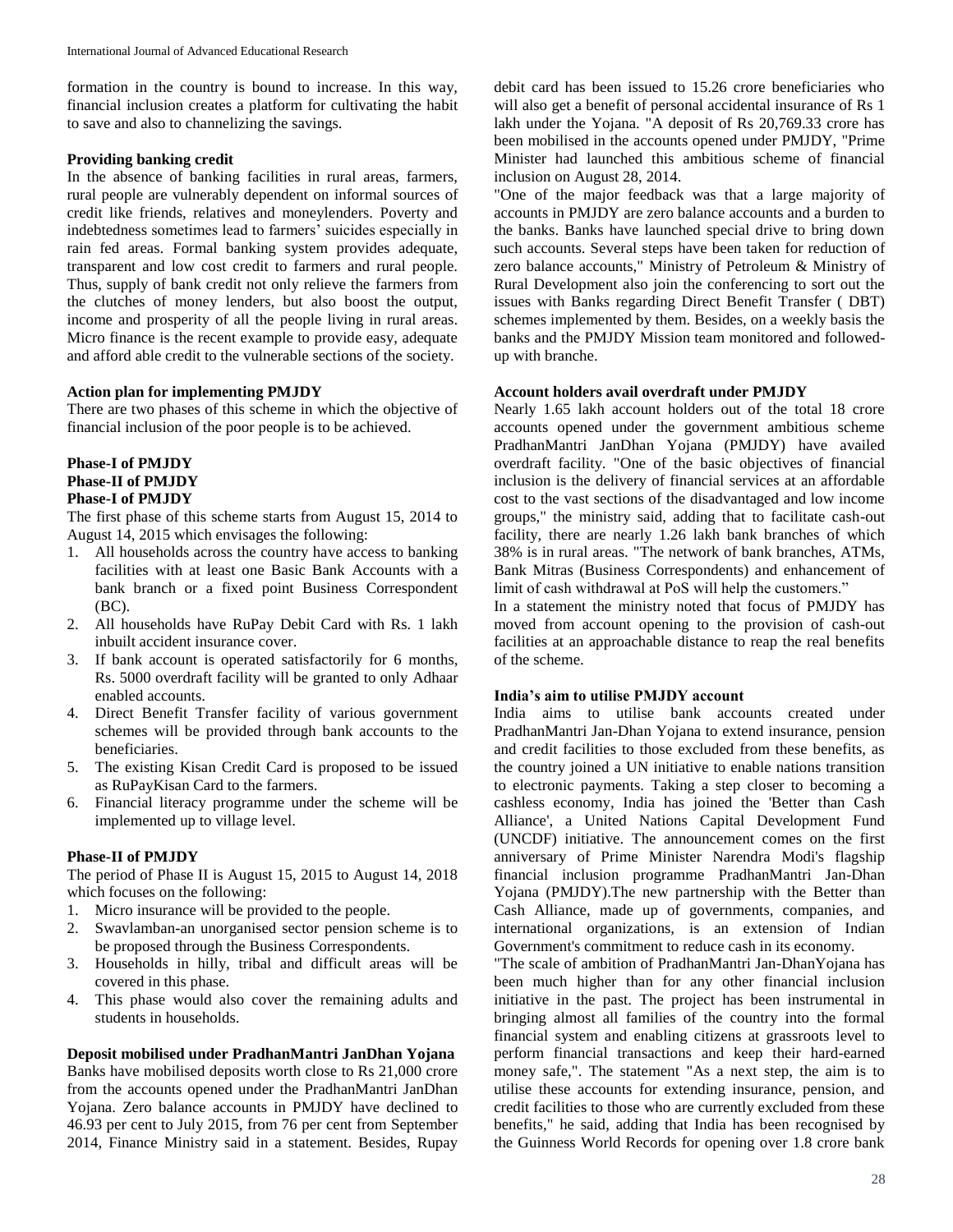accounts in a week. Under PMJDY, in one year, 175 million new accounts have been opened, with deposits totaling more than \$3.4 billion. India's announcement comes ahead of next month's United Nations special summit here when Modi and other world leaders will launch the adopted Sustainable Development Goals (SDGs).

Digital financial services are a key tool for the implementation of the goals, and advocates hope India's leadership inspires other governments to harness the power of digital payments as a strategy for achieving the SDGs, the statement added.

"India's leadership and progress are inspirational for countries around the world," said Dr. Ruth Goodwin-Groen, Managing Director of the Better than Cash Alliance. "By making the digitization of payments to achieve financial inclusion a top priority, the Indian Government is showing its commitment to improving the lives of its people and driving inclusive growth." Other recently joined members of the Alliance include Rwanda and Ghana.

Advocates hope India's membership of the Better than Cash Alliance will inspire other governments to harness the power of digital payments as a strategy for achieving the Goals. Secretary for the Department of Financial Services of the Government of India, said: "PMJDY has been a game changer in the country's financial inclusion efforts. The initiative has demonstrated that when we converge the efforts of all stakeholders, and work in unison with clearly defined goals, unprecedented results follow."

The financial inclusion programme, along with Aaadhar biometric unique identity cards that make it easier for the Government to identify social benefit recipients and the widespread use of mobile phones, are driving financial inclusion in India. It is also resulting in cost savings. The fuel subsidy programme, which is the world's largest cash transfer programme, saved USD 2 billion (131 billion Rupees) by paying cooking gas consumers directly.

## **Conclusion**

The PMJDY is superior over the UPA's financial inclusion programme because the earlier programme had no focus on individual households. Further, there was no emphasis given on financial inclusion in urban areas. Again there was Know Your Customer (KYC) norm to open an account which has restricted account opening. Lack of credit disbursement, untraceable business correspondents and maximum inactive accounts were some of the deficiencies in earlier schemes. The present PMJDY has addressed all the existing and possible deficiencies. This programme is intrue sense one of the poverty alleviation programmes. Crores of poor people in India are still outside the organised financial system, despite the nationalization of commercial banks long ago in 1969. Hence, this is the mission to eradicate poverty through the financial inclusion programme. The poor and the underprivileged people in rural, semi-urban and urban areas are expected to get all the benefits such as financial inclusion, financial stability and financial freedom through the PMJDY.

## **References**

1. http://economictimes.indiatimes.com/news/economy/fina nce/Nearly-165-lakh-account-holders-avail-overdraftunder-Pradhan-Mantri-Jan-DhanYojana/articleshow/48810061.cms

- 2. http://economictimes.indiatimes.com/articleshow/488100 61.cms?utm\_source=contentofinterest&utm\_medium=tex t&utm\_campaign=cppst
- 3. http://economictimes.indiatimes.com/articleshow/484565 58.cms?utm\_source=contentofinterest&utm\_medium=tex t&utm\_campaign=cppst
- 4. http://economictimes.indiatimes.com/articleshow/488043 94.cms?utm\_source=contentofinterest&utm\_medium=tex t&utm\_campaign=cppst
- 5. http://indianexpress.com/article/business/economy/jandhan-yojana-opens-account-with-1-5-cr- users-insurance/
- 6. http://indianexpress.com/tag/pradhan-mantri-jan-dhanyojana/
- 7. Http://economictimes.indiatimes.com/news/economy/poli cy/jan-dhan-yojana-visionary-but-challenges-inexecution-uday-kotak/articleshow/42632145.cms
- 8. http://rbidocs.rbi.org.in/rdocs/Speeches/PDFs/73697.pdf
- 9. https://www.nabard.org
- 10. http://www.rbi.org.in/scripts/BS\_SpeechesView.aspx?Id= 862
- 11. http://datatopics.worldbank.org/financialinclusion/country /india
- 12. www.hindu.com/2010/08/10/stories/2010081050750300. htm
- 13. Mohan, Rakesh. Economic Growth, Financial Deepening and Financial Inclusion, Address at the Annual Bankers' Conference 2006, Hyderabad on November 3, 2006. Rangarajan Committee (2008), Report of the Committee on Financial Inclusion, Government of India, 2006.
- 14. Raghuram G Rajan. A Hundred Small Steps Report of the Committee on Financial Sector Reforms, 2009.
- 15. Rangarajan C. Report of the Committee on Financial Inclusion Reserve Bank of India - "Annual Reports and "Report on Trend and Progress of Banking in India", various issues. Sarma, M. (2008), Index of Financial Inclusion, ICRIER Working Paper, 2008.
- 16. www.pmjdy.gov.in
- 17. Editorial. An ambitious plan for inclusion, 2014. Retrieved from m.thehindu.com/opinion/editorial
- 18. PTI. Banks collect Rs. 6000 cr in deposits from PMJDY accounts, 2014. www.business-standard.com/article/ptistories
- 19. Shastry V. Pradhanmantri Jan-Dhan Yojana-10 Facts, 2014. Retrieved from indiamicrofinance.com
- 20. Nayak A. PMJDY 2014-Benefits, Details and Eligibility, 2014. Retrieved from indiamicrofinance.com
- 21. www.wikipedia.com
- 22. PTI. Banks to open 70000 accounts on launch day of PMJDY, 2014. Retrieved from articles.economictimes. indiatimes.com
- 23. https://www.sbi.co.in/portal/web/customer-care/-faqpradhan-mantri-jan-dhan-yojana-pmjdy
- 24. Srivats KR. Private banks lags PSU lenders in account opening. Retrieved from Business Line, RBI News Clippings, 2014.
- 25. Beniwal V Jan Dhan. Inclusion scheme excludes most. Retrieved from Business Standard, EBI News Clippings, 2014.
- 26. Paramasivan C, Ganeshkumar V. Overview of Financial